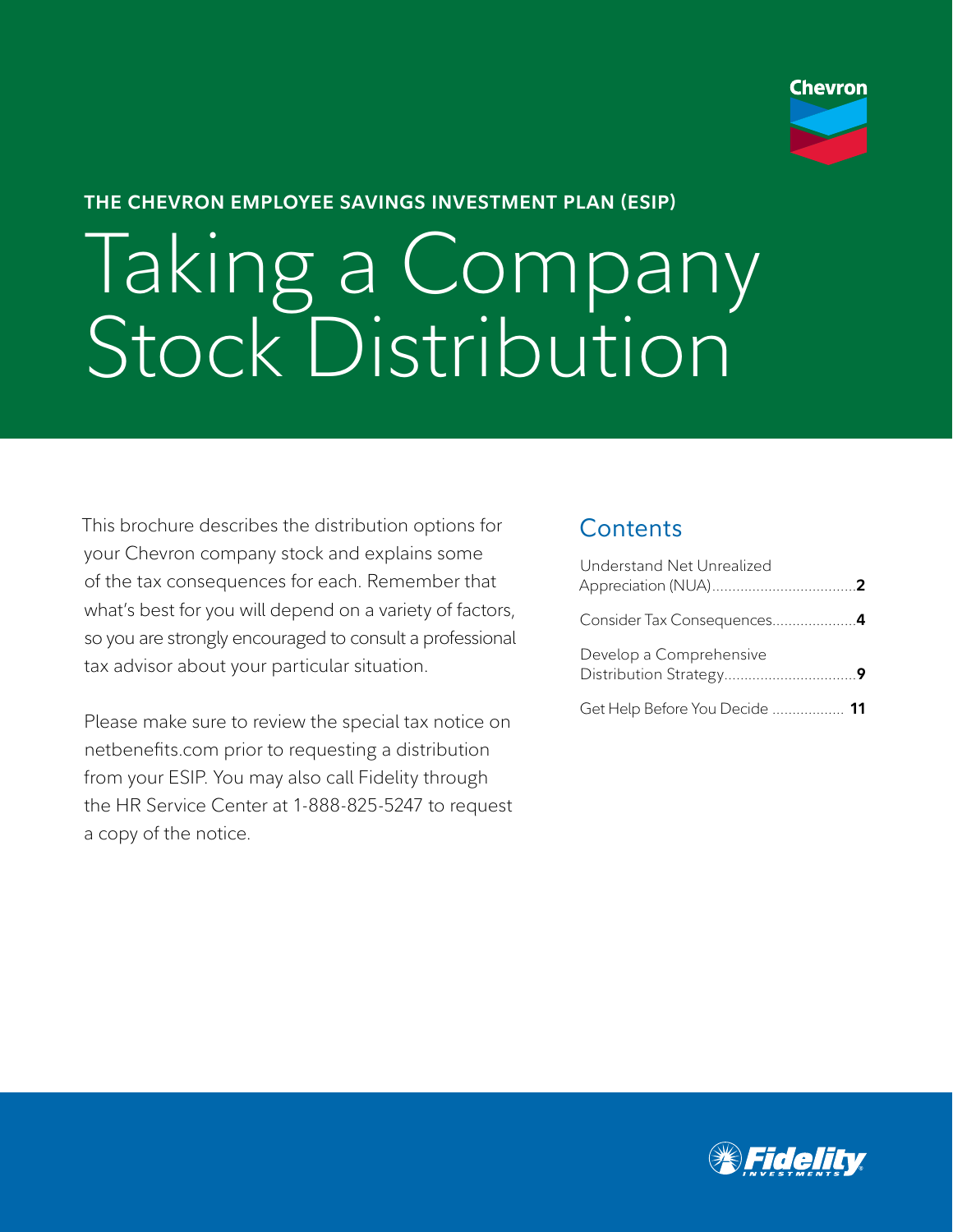## Understand Net Unrealized Appreciation (NUA)

## What is net unrealized appreciation?

Net unrealized appreciation (NUA) is the difference between the price you paid for the company stock in your ESIP account (your average cost basis) and its current market price. For example, you purchase 100 shares of Chevron stock in the ESIP for \$20 per share, or \$2,000. Five years later, the shares are worth \$35 each, for a total value of \$3,500. Your cost basis is \$2,000 (the price you paid when you purchased the stock) and your NUA is \$1,500 (the difference between your purchase price and the current market price).

## Why should you care about NUA?

The tax treatment of Chevron stock distributions from the ESIP can vary significantly depending on how you take your assets. Before you decide how you want to receive your balance in the Chevron Common Stock Fund and the Chevron ESOP Fund (referred to collectively as "company stock") it's important to understand the potential effect on your tax liability.

As long as you keep your company stock shares in the ESIP, you'll continue to defer paying income taxes on any appreciation. But when it's time to move your account balance out of your plan, there are tax consequences. This liability can vary, depending on what distribution option you choose:

- If you sell your company stock and take the cash distributions directly from the ESIP, those distributions are taxed at ordinary income tax rates.
- If you roll over your company stock balance into an Individual Retirement Account (IRA), you'll continue to defer paying any income taxes on any appreciation but distributions from the IRA will be taxed at the ordinary income tax rate. Once you roll over your company stock to an IRA, NUA treatment is no longer available to you.

If you transfer your company stock in kind into taxable non-retirement brokerage account and roll the remaining assets into an IRA, this option might be more effective from a tax consequence perspective, depending on your circumstances, due to IRS rules governing NUA of company stock.

• If the transaction qualifies for NUA treatment, the cost basis of the stock is taxed at ordinary income rates in the year the stock is distributed from the plan. However, the NUA amount at the distribution date is taxed at the long-term capital gains at the sales date.\* If you pay this tax at the time of distribution, it will be taxed at ordinary income tax rates. Generally, the long-term capital gains rate is lower than the ordinary income rate. You have the option to pay the tax at the time of distribution.

At first glance, it might seem more advantageous to roll over your stock to an IRA because it preserves the tax-deferred status. However, because of tax rules regarding NUA, you may be better off taking an in-kind distribution of your stock and placing it in a taxable non-retirement brokerage account.

<sup>\*</sup>If the stock appreciates in value between the time of the distribution and the time you sell your shares, the amount of the shares' appreciation will be taxed at either the long-term or the short-term capital gains rate, depending on how long you wait to sell the shares after receiving them.

Keep in mind that if you are under age 59½, you may also pay a 10% early withdrawal penalty, as well as a possible state penalty. Exceptions may apply, so please consider consulting a tax advisor.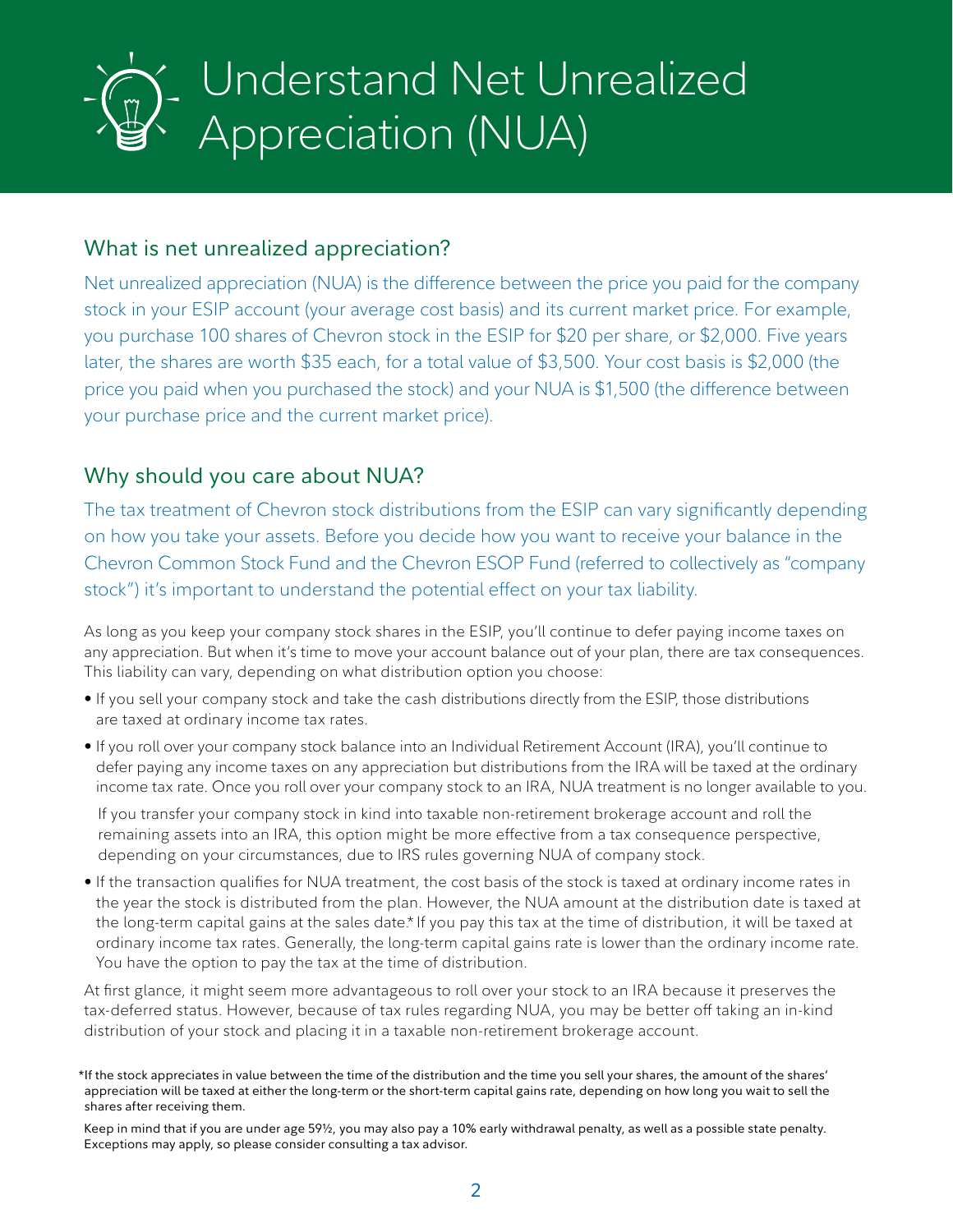### How do you qualify for NUA treatment?

You must meet all of the qualifying criteria to take advantage of the NUA rules:

- You must distribute your entire balance in the ESIP within one tax year (though you don't have to take all distributions at the same time).
- You must take the distribution of company stock as actual shares. You may not convert them to cash before distribution.
- You must have experienced one of the following:
- Separation from service from Chevron
- Reached age 59½
- Death

## What about company stock and heirs?

If you want to leave the company stock to your heirs\*, NUA may be more attractive since your heirs inherit your cost basis in the stock and are entitled to the same treatment you would have received, such as paying capital gains rather than ordinary income tax on the NUA, but they must abide by the same rules.

If you stayed in the ESIP and leave your company stock to your heirs, they must meet all of the qualifying criteria listed above to take advantage of NUA treatment. They will also have to pay ordinary income tax on your cost basis and long-term capital gains tax on the NUA. The NUA is determined at distribution, and the long-term capital gains tax on NUA would be paid when the company stock is sold.

If you had previously taken a distribution of Company Stock in kind from the plan and transferred it into a taxable non-retirement brokerage account, the values of any appreciation between the date you received the stock from the ESIP and the date you die will receive a step-up basis.That means for tax purposes, your beneficiaries can receive the stock at the value it

was on your date of death. If they sell it for the same price as when they inherited it, they will have to pay the long-term capital gains tax on the NUA at the time of the distribution, but there is zero tax on any appreciation between the time of the distribution and your death.



\*Please note: your heir, if not your spouse, must take a distribution no later than the end of the year following the year of your death; spousal heirs must take a distribution no later than the later of: 1) the end of the year following the year of your death or 2) the end of the year you would have turned 70½.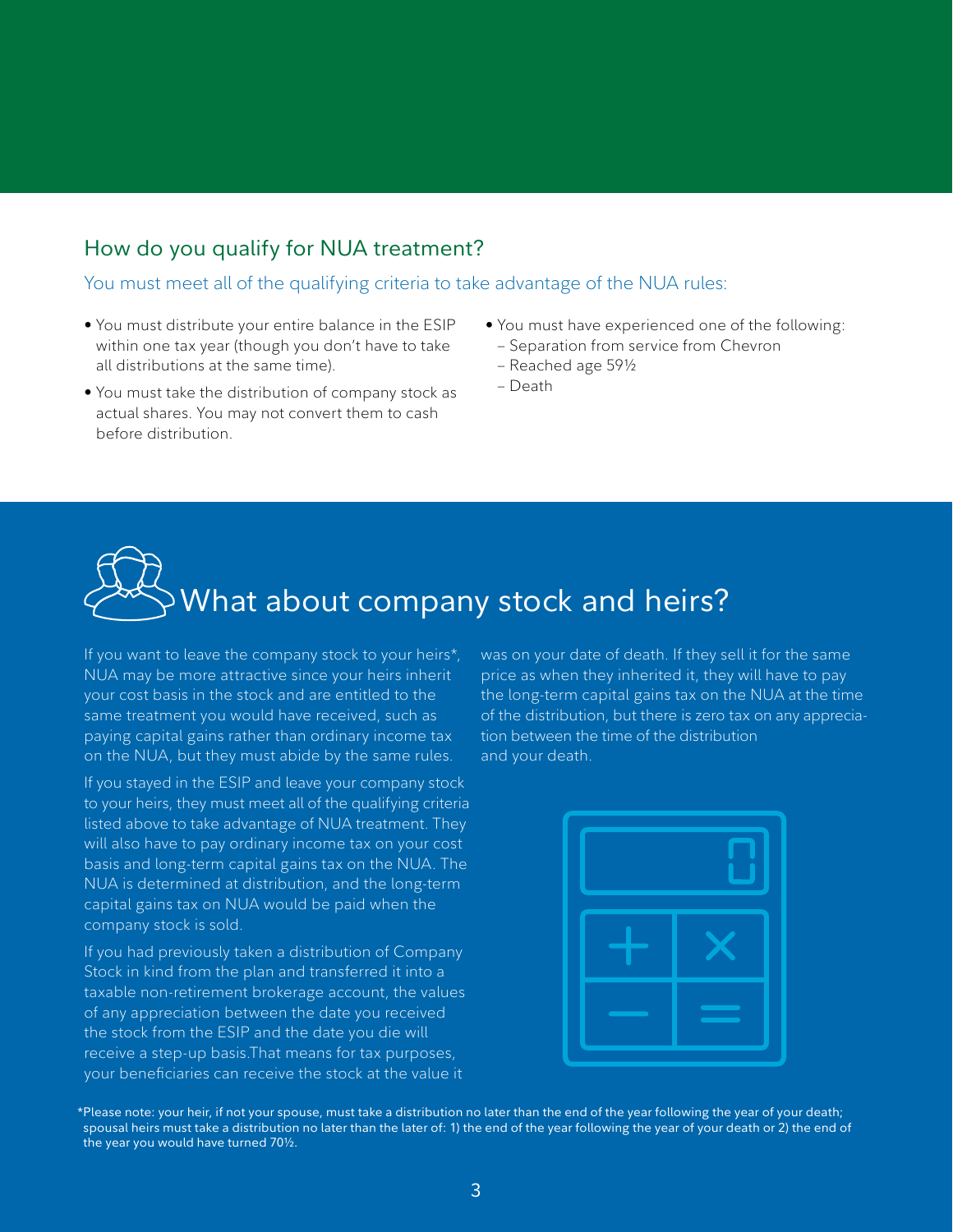

While this brochure discusses two options for company stock distribution, you may have other options available to you as well. NUA treatment is available only with qualified lump-sum distributions (except for after-tax contributions). Your distribution will still be considered "lump-sum" even if you take partial distributions out, as long as the entire balance is distributed within the same tax year. Please contact Fidelity at **1-800-603-4015** for more information. We also strongly suggest you seek advice from a trusted tax advisor before making a decision about distributions of company stock.

## Understand the rules to qualify for NUA treatment

- Only shares of Chevron company stock in the ESIP are eligible for the special NUA tax treatment.
- You must take your entire ESIP balance as a lump-sum distribution within the same tax year to qualify for the special NUA tax treatment (though you don't have to take all distributions at the same time). You can roll over any portion you choose to an IRA or other qualified plan to defer taxes on that portion.
- If you are no longer a Chevron employee and you take a partial withdrawal amount from the ESIP (this includes loan defaults, installments and required minimum distributions), the withdrawal disqualifies you from using NUA as part of a future-year total distribution unless there is a subsequent triggering event. A subsequent triggering event is defined as death or attaining age 59½.

Below is an example of three different individuals and how their circumstances and actions impact their ability to exercise NUA:

|                                         | <b>BOB</b>                                                                                                                                                                                                                             | <b>SUSAN</b>                                                                                                               | <b>JOE</b>                                                                                                                                                                                                            |
|-----------------------------------------|----------------------------------------------------------------------------------------------------------------------------------------------------------------------------------------------------------------------------------------|----------------------------------------------------------------------------------------------------------------------------|-----------------------------------------------------------------------------------------------------------------------------------------------------------------------------------------------------------------------|
| <b>Retires at age</b>                   | 56                                                                                                                                                                                                                                     | 57                                                                                                                         | 59                                                                                                                                                                                                                    |
| <b>Withdraws prior</b><br>to retirement | \$30,000 to cover<br>miscellaneous expenses                                                                                                                                                                                            | \$50,000 to cover<br>remodeling expenses                                                                                   | \$0                                                                                                                                                                                                                   |
| <b>Next withdrawal</b>                  | At age 58, rolls over the remainder<br>of his balance, except for<br>company stock, and takes his<br>company stock in kind                                                                                                             | At age 60, rolls over the remainder<br>of her balance, except for<br>company stock, and takes her<br>company stock in kind | - Stays in the ESIP at retirement<br>$-$ Takes \$200,000 out of the<br>ESIP to cover living expense<br>in retirement<br>- Leaves his remaining balance,<br>including company stock<br>shares, to his heirs upon death |
| <b>Eligible to</b><br>use NUA?          | No, because of the earlier<br>\$30,000 withdrawal<br>If Bob had waited until he<br>reached age 59 1/2 to roll over<br>the remainder of his balance<br>and take his company stock in<br>kind, he would have been<br>eligible to use NUA | Yes, because an additional<br>triggering event occurred<br>(she reached age 591⁄2)                                         | Yes, because an additional<br>triggering event occurred (death)                                                                                                                                                       |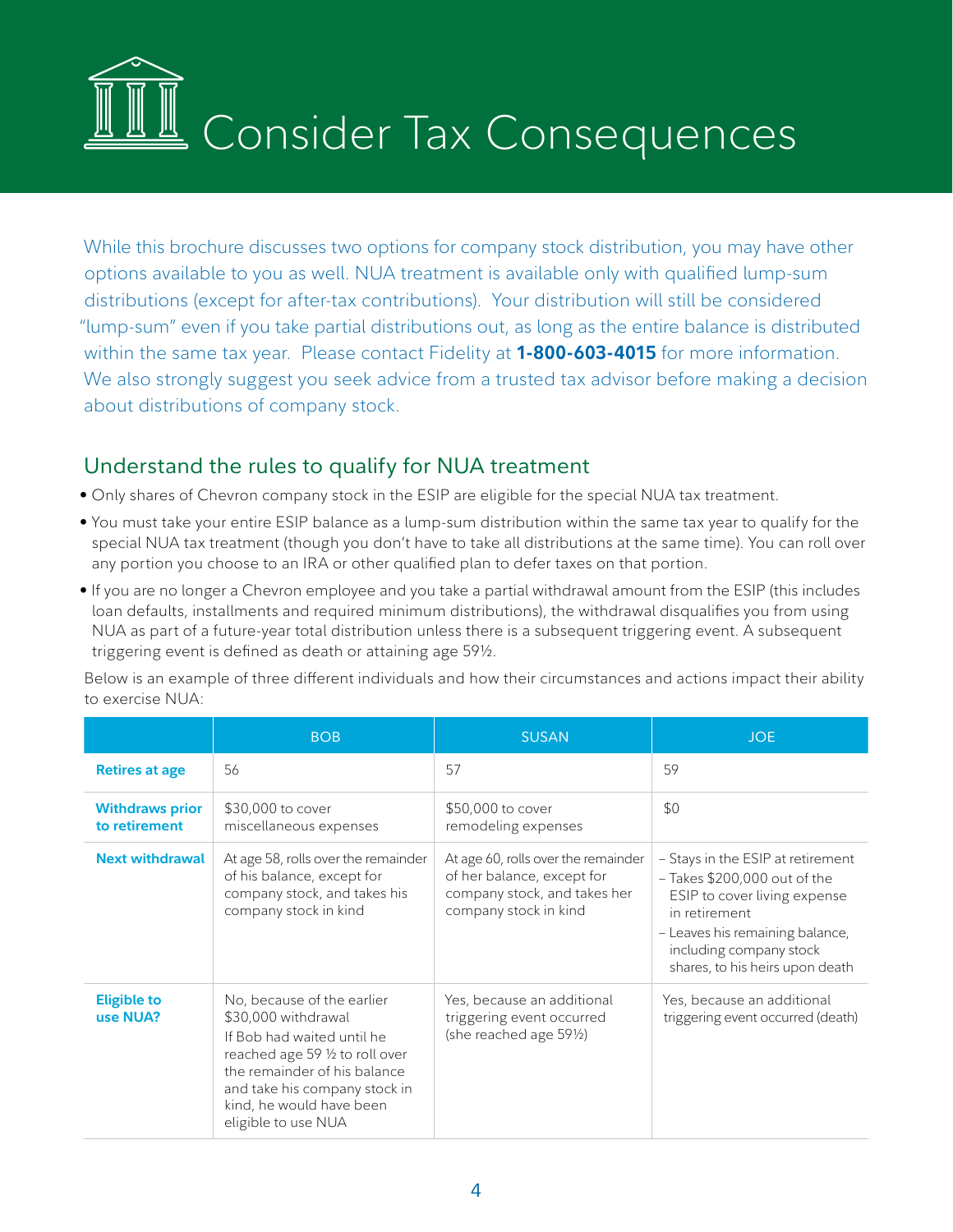## Moving your company stock: possible tax scenarios

#### **DISTRIBUTION OPTION 1: ROLL OVER YOUR COMPANY STOCK TO AN IRA**

When you leave Chevron, you have the option to roll over your company stock from your ESIP account directly to an IRA (called an in-kind distribution). With this option, you're generally not taxed at the time of rollover. However, the special NUA tax advantages will not apply because distributions from IRAs are taxed at ordinary income tax rates. This option may still make sense if the NUA is a small percentage of the stock's market value, or if your investment time horizon is long enough, since tax-deferred growth may be achieved for many years in an IRA.

| <b>TAX CONSIDERATIONS</b>                                                                                                             |                                                                                |                                                                                                                                 |  |
|---------------------------------------------------------------------------------------------------------------------------------------|--------------------------------------------------------------------------------|---------------------------------------------------------------------------------------------------------------------------------|--|
| <b>WITHIN YOUR ESIP ACCOUNT:</b>                                                                                                      | <b>UPON DIRECT, IN-KIND</b><br><b>ROLLOVER TO AN IRA:</b>                      | <b>UPON WITHDRAWAL FROM</b><br>YOUR IRA AT AGE 591/2:                                                                           |  |
| You defer paying taxes on your initial<br>company stock investment (the cost<br>basis) and your NUA until you take a<br>distribution. | No taxes due.<br>Special NUA tax advantages for<br>company stock do not apply. | You are taxed at ordinary income<br>tax rates on your cost basis, NUA,<br>and further appreciation within your<br>rollover IRA. |  |
| Distributions are taxed at the ordinary<br>income tax rates.                                                                          |                                                                                |                                                                                                                                 |  |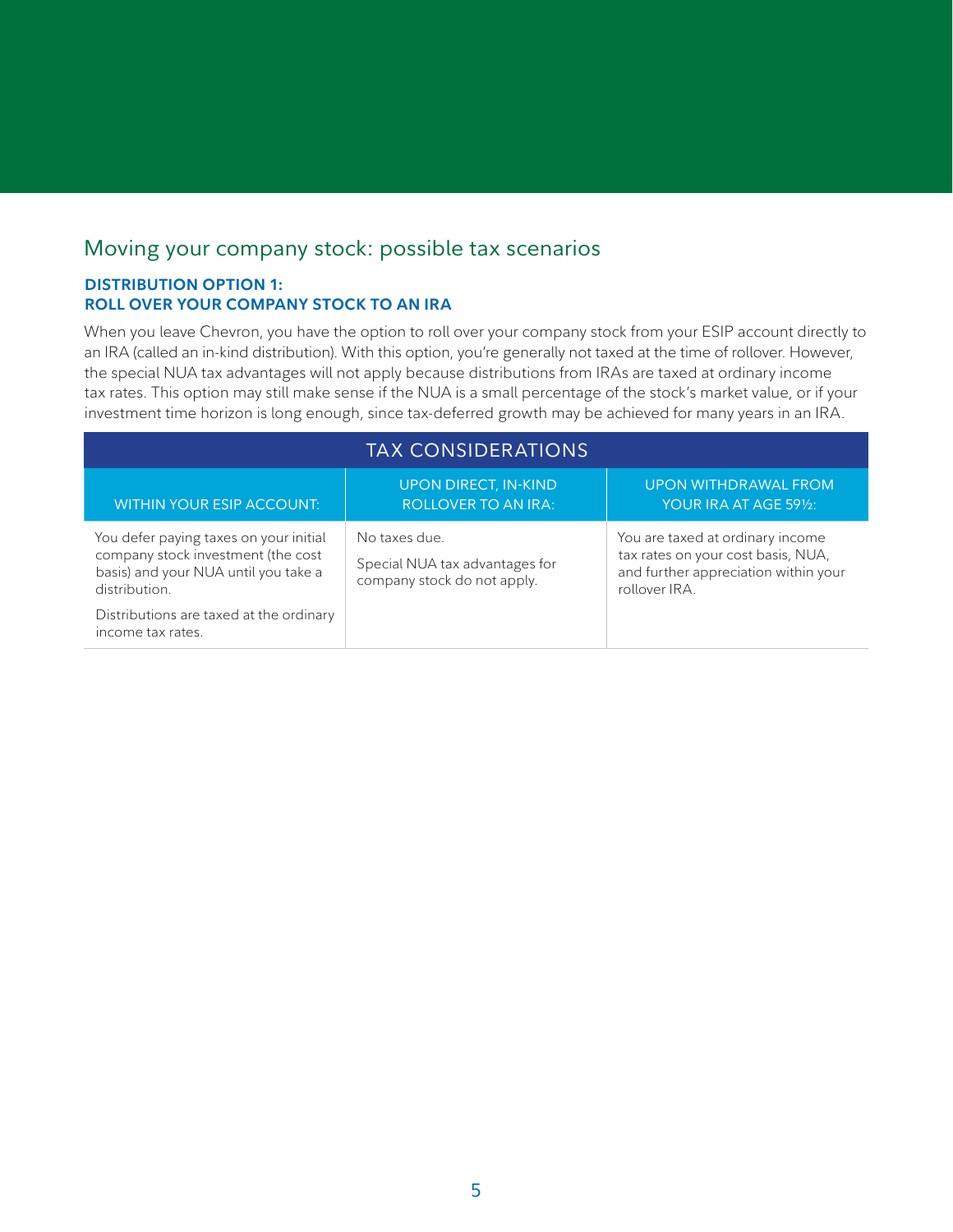#### **DISTRIBUTION OPTION 2: TRANSFER YOUR COMPANY STOCK TO A TAXABLE, NON-RETIREMENT BROKERAGE ACCOUNT**

When you leave Chevron, you may also have the option of transferring your company stock in kind to a taxable, non-retirement brokerage account (to discuss distribution options for your other ESIP investment options, please call Fidelity.) The cost basis of the stock is taxed at ordinary income rates in the year the stock is distributed from the plan.† When you finally sell your shares of company stock, you are subject to long-term capital gains on the net unrealized appreciation at distribution. Any additional appreciation should be taxable as short-term or long-term capital gains, depending on how long you held the stock after it was distributed in kind from the plan.‡

| <b>TAX CONSIDERATIONS</b>                                                                                                             |                                                                                                                                      |                                                                                                                                                                                                                                                                                                             |  |
|---------------------------------------------------------------------------------------------------------------------------------------|--------------------------------------------------------------------------------------------------------------------------------------|-------------------------------------------------------------------------------------------------------------------------------------------------------------------------------------------------------------------------------------------------------------------------------------------------------------|--|
| <b>WITHIN YOUR ESIP ACCOUNT:</b>                                                                                                      | UPON DIRECT, IN-KIND TRANSFER<br>TO A TAXABLE, NON-RETIREMENT<br><b>BROKERAGE ACCOUNT:</b>                                           | <b>UPON SALE OF THE SHARES:</b>                                                                                                                                                                                                                                                                             |  |
| You defer paying taxes on your<br>initial company stock investment<br>(the cost basis) and your NUA until<br>you take a distribution. | The cost basis of the stock is taxed at<br>ordinary income rates in the year the<br>stock is distributed from the plan. <sup>†</sup> | Your NUA at the time of distribution is<br>subject to long-term capital gains taxes,<br>which is generally lower than ordinary<br>income taxes. You will also be subject<br>to either long-term or short-term capital<br>gains taxes on any appreciation since<br>distribution from your ESIP. <sup>#</sup> |  |

† A 10% withdrawal penalty may also apply on the cost basis of the stock if the distribution is made before age 59½, but not on the NUA. The additional 10% tax is not a withholding but an additional tax. Other exceptions may apply that would exempt the distribution from the early withdrawal penalty (for example, if you are at least age 55 in the year you separate from service). Please also be aware that there may be certain state penalties that apply.

‡ The short-term capital gains tax rate, which is generally the same as your ordinary income tax rate, applies to shares you hold outside a retirement savings plan for fewer than 12 months. Beyond a year, long-term capital gains rates apply.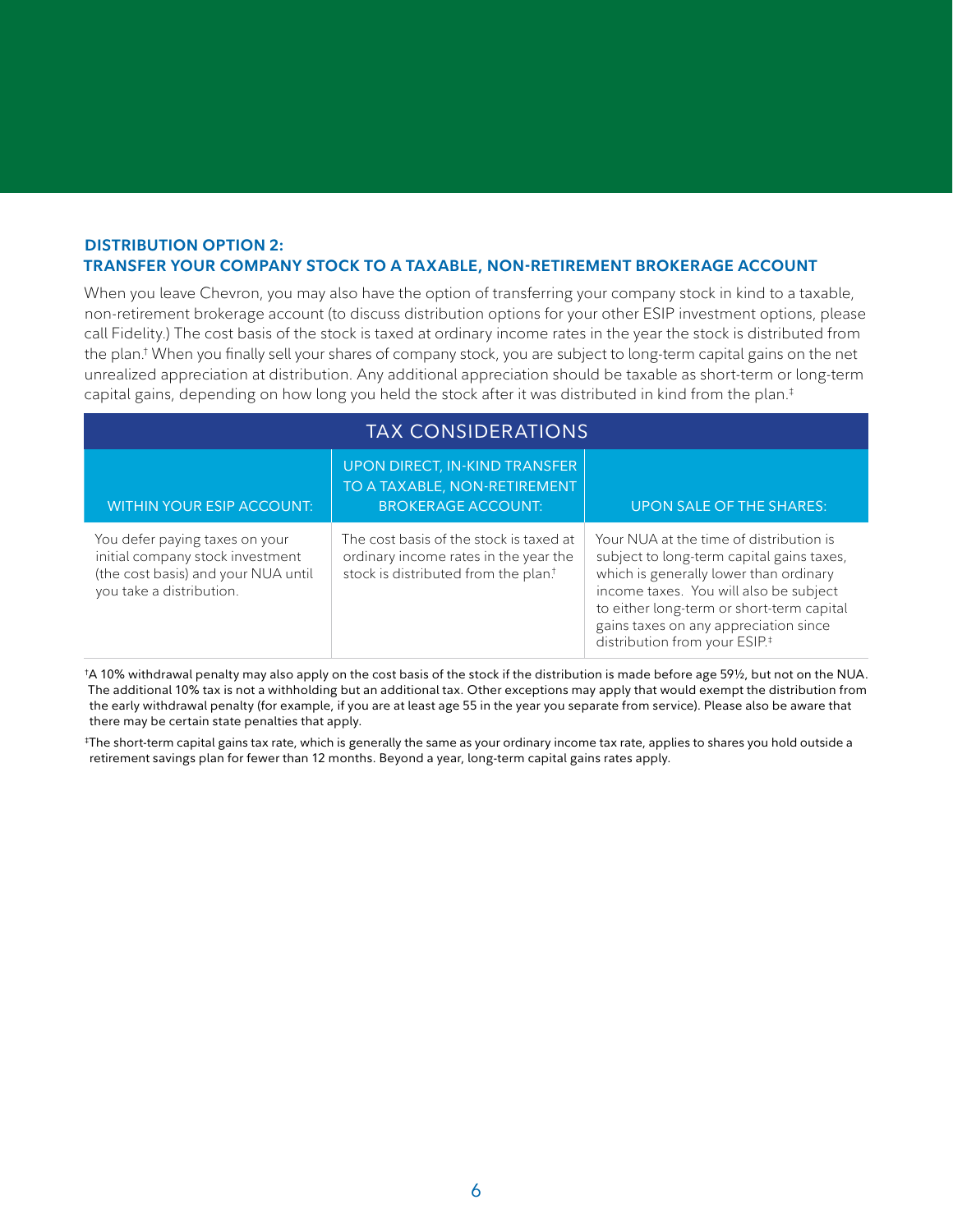*The following examples are hypothetical situations to illustrate NUA and different distribution scenarios. Because your personal situation is unique, it's a good idea to review your options with a professional tax advisor before you decide how to take your company stock, especially in light of the new tax reform bill that was signed into law in December 2017.*

### Comparing potential tax consequences: two company stock distribution options

The table below illustrates the potential tax implications of (1) rolling over company stock you hold in your ESIP to an IRA, versus (2) taking a direct distribution of your shares (which may include transferring them to a taxable, non-retirement brokerage account). Keep in mind that the options in the example are for illustrative purposes only. Your personal situation may differ, depending on your plans for your ESIP account.

These assumptions are used for this hypothetical example:

- 1,000 shares of company stock in the ESIP
- Market value of 1,000 shares at time of distribution (year 1) is \$100 per share, equal to \$100,000
- Cost basis of 1,000 shares at time of distribution is \$10 per share, equal to \$10,000
- NUA at the time of distribution is \$90,000 [\$90 per share (\$100 per share \$10 per share) x 1,000 shares sold = \$90,000] and market value of 1,000 shares in year 5 is \$120,000

| AN EXAMPLE OF THE IMPACT OF NUA ON TWO DISTRIBUTION OPTIONS                                                                                                                |                                                                                                                                                            |                                                                                                                                                                                                                    |                  |
|----------------------------------------------------------------------------------------------------------------------------------------------------------------------------|------------------------------------------------------------------------------------------------------------------------------------------------------------|--------------------------------------------------------------------------------------------------------------------------------------------------------------------------------------------------------------------|------------------|
| <b>OPTION</b>                                                                                                                                                              | <b>FEDERAL INCOME TAX:</b><br>39.6%                                                                                                                        | <b>CAPITAL GAINS TAX:</b><br>$20\%$ <sup>3</sup>                                                                                                                                                                   | <b>TOTAL TAX</b> |
| Roll over company stock from the<br>ESIP to an IRA and take qualified<br>distributions from the IRA                                                                        | Owe 39.6% federal income tax on<br>market value of \$120,000, which is<br>\$47,520 (\$120,000 x 0.396), when<br>distributed from rollover IRA in<br>year 5 | Not applicable                                                                                                                                                                                                     | \$47,520         |
| Transfer company stock in<br>kind from the ESIP to a taxable,<br>non-retirement brokerage<br>account (assumes participant<br>is age $59\frac{1}{2}$ or older) <sup>1</sup> | Owe 39.6% federal income tax<br>on cost basis of \$10,000, which is<br>$$3,960$ (\$10,000 x 0.396)                                                         | Owe 20% capital gains tax when<br>you sell your shares in year 5:<br>• NUA of \$90,000, which is<br>\$18,000 (\$90,000 $\times$ 0.20) and<br>• Appreciation of stock, which is<br>\$4,000 (\$20,000 $\times$ 0.20) | \$25,960         |

#### **Potential tax savings by using the NUA: \$21,560 (\$47,520 – \$25,960)**

1 A 10% withdrawal penalty may also apply on the cost basis of the stock if the distribution is made before age 59½, but not on the NUA. The additional 10% tax is not a withholding but an additional tax. Other exceptions may apply that would exempt the distribution from the early withdrawal penalty (for example, if you are at least age 55 in the year you separate from service). Please also be aware that there may be certain state penalties that apply.

2Federal income tax rates start at 10% and increase progressively to 39.6%. For purposes of this illustration, the highest federal income tax rate from 2017 was used.

3An individual's capital gains tax rate will be 20%, 15%, or 0%, depending on the individual's marginal income tax rate. For purposes of this illustration, the highest capital gains tax rate was used.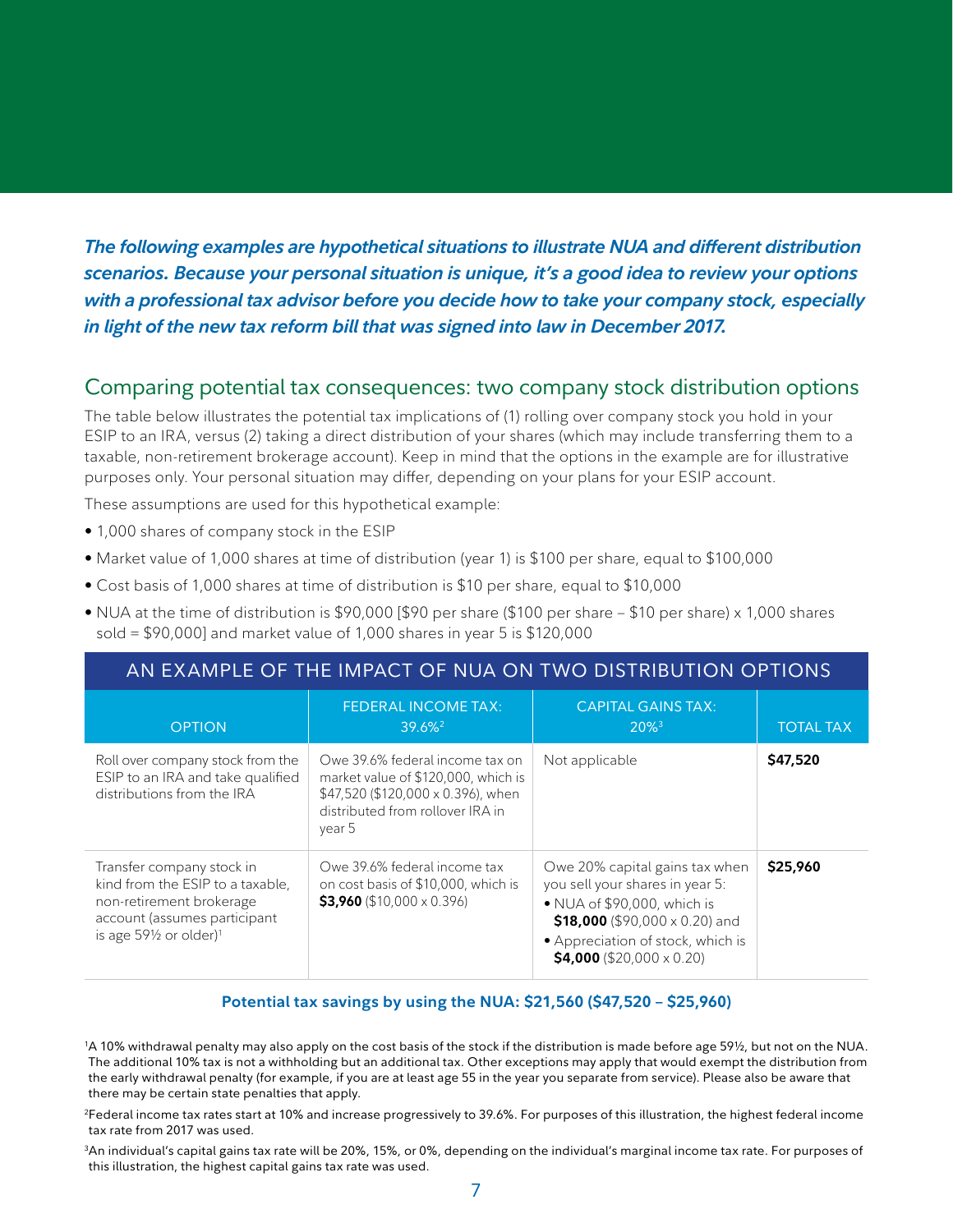## How an in-kind distribution and NUA can pay off: Diana's \$29,000 decision

The hypothetical case of Diana:

- Retiring at age 60
- ESIP assets include 2,200 shares of Chevron company stock with a current fair market value of \$200,000 and a cost basis of \$20,000
- 25% federal income tax bracket

Diana comes out ahead by \$29,000 if she takes an in-kind distribution because her stock has a low cost basis compared with its fair market value. Diana makes her decision after projecting the tax consequences of the two different ways of handling in-kind distributions.

#### **Diana can save \$29,000 in taxes with an in-kind distribution to a taxable brokerage account.**

| <b>OPTION</b>                                           | <b>ACTION</b>                                                                                                                                                                      | <b>RESULT</b>                                                                                                                                                                                                                                                                      | <b>TOTAL TAXES PAID</b> |
|---------------------------------------------------------|------------------------------------------------------------------------------------------------------------------------------------------------------------------------------------|------------------------------------------------------------------------------------------------------------------------------------------------------------------------------------------------------------------------------------------------------------------------------------|-------------------------|
| In-kind rollover to<br>brokerage IRA                    | Transfer her company stock to<br>a brokerage IRA. After holding<br>the stock for more than one year,<br>she sells it for \$250,000 and<br>withdraws the money from<br>her account. | The full amount of the distribution is taxed<br>as ordinary income. And because this<br>amount is considered ordinary income for<br>the year in which she took the distribution,<br>it will be subject to Diana's marginal tax<br>rate of 32% (\$250,000 x 0.32 = \$80,000)        | \$80,000                |
| In-kind distribution<br>to taxable<br>brokerage account | Transfers her company stock to a<br>taxable brokerage account. After<br>holding the stock for more than a<br>year, she sells it for \$250,000.                                     | Diana pays ordinary income tax on the<br>cost basis of her shares when she retires<br>$(S20,000 \times 0.25 = $5,000)$<br>When she subsequently sells her shares,<br>her gain of \$230,000 is taxed at a long-<br>term capital gains rate of 20% (\$230,000<br>$x 0.20 = $46,000.$ | \$51,000                |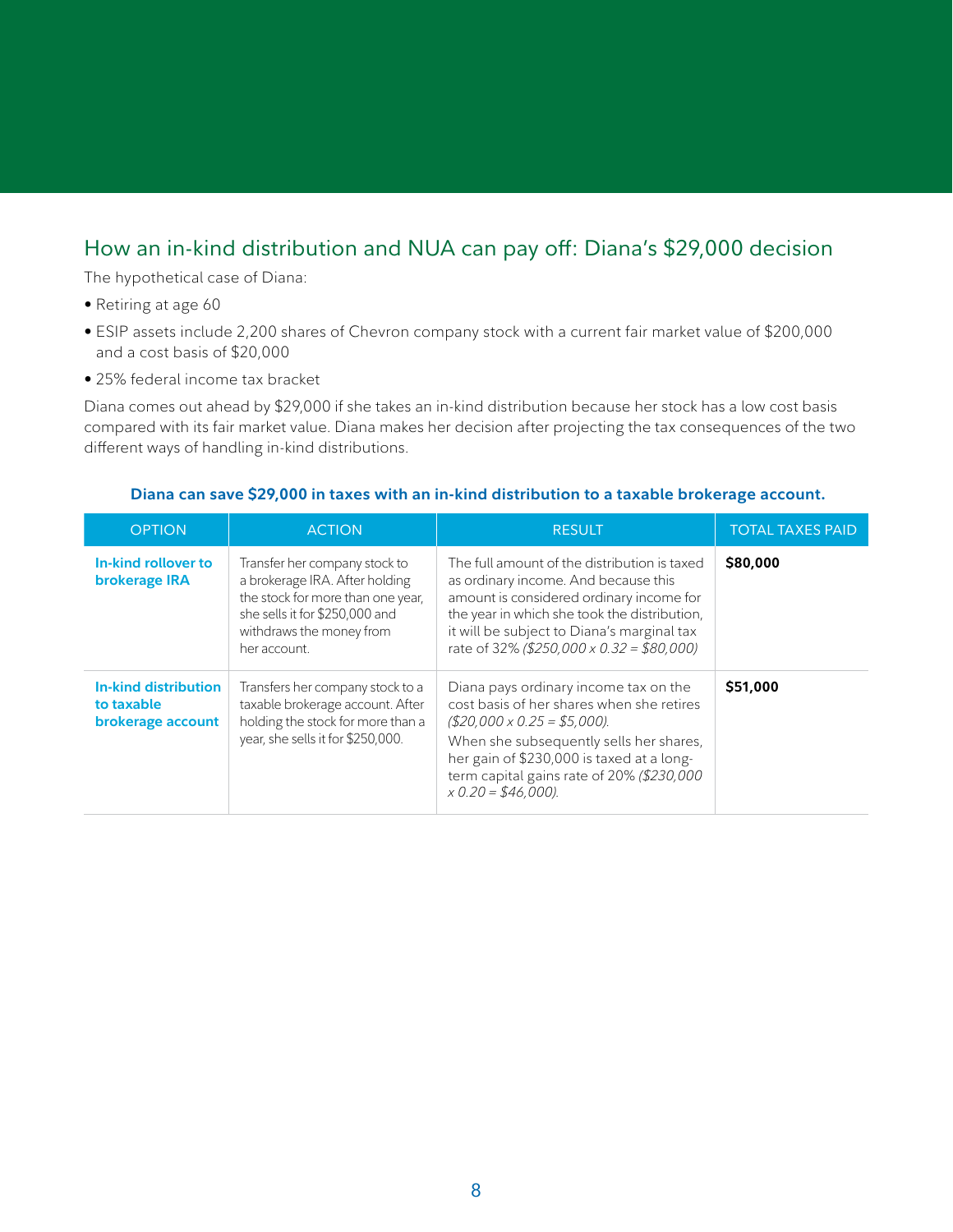## Develop a Comprehensive  $\begin{array}{c} \begin{array}{c} \text{0} \\ \text{1} \\ \text{2} \end{array} \end{array}$ Distribution Strategy

The decision whether to use NUA treatment can be complicated. Certain situations may trigger restrictions on NUA. What's more, you should consider the way your distribution strategy affects your overall financial plan, including your estate plan, charitable giving, and—perhaps most importantly—the level of diversification in your portfolio. A tax professional or financial advisor can help you determine whether NUA applies to your individual circumstances and, if so, whether it makes sense to use it.

The following table summarizes possible ESIP distribution options for company stock and the tax implications, advantages and disadvantages of each option.

| <b>DISTRIBUTION OPTION</b>                                                                                                                                                                           | <b>TAX IMPLICATIONS</b>                                                                                                                                                                                                                                                                                                                                                                                                                                 | <b>ADVANTAGES</b>                                                                                                                                                                                                                                                                                                                                      | <b>DISADVANTAGES</b>                                                                                                                                                                                                                                                                                                                             |
|------------------------------------------------------------------------------------------------------------------------------------------------------------------------------------------------------|---------------------------------------------------------------------------------------------------------------------------------------------------------------------------------------------------------------------------------------------------------------------------------------------------------------------------------------------------------------------------------------------------------------------------------------------------------|--------------------------------------------------------------------------------------------------------------------------------------------------------------------------------------------------------------------------------------------------------------------------------------------------------------------------------------------------------|--------------------------------------------------------------------------------------------------------------------------------------------------------------------------------------------------------------------------------------------------------------------------------------------------------------------------------------------------|
| <b>Complete IRA rollover</b><br>Direct rollover of entire<br>ESIP balance.                                                                                                                           | • No tax until withdrawal.<br>• Ordinary income tax upon<br>withdrawal.                                                                                                                                                                                                                                                                                                                                                                                 | · Deferred taxation.<br>· Tax-deferred investment<br>growth.<br>· Purchase or sale of<br>investments without<br>tax implications.                                                                                                                                                                                                                      | • Upon distribution from<br>IRA, taxed at ordinary<br>income tax rates; no capital<br>gains tax rate advantages.<br>· Required minimum<br>distributions starting<br>at age 701/2.                                                                                                                                                                |
| <b>Combination distribution</b><br>1. In-kind distribution of<br>company stock holdings<br>to participant or non-<br>IRA brokerage account.<br>2. Direct rollover of<br>remaining balance<br>to IRA. | . No tax on non-company<br>stock balances until<br>withdrawal from the IRA,<br>at which time ordinary tax<br>rate applies.<br>• Tax on cost basis of stock<br>at ordinary income tax<br>rates plus possible 10%<br>federal penalty tax on<br>early withdrawals.<br>· Upon sale of stock, capital<br>gains rates applied to NUA.                                                                                                                         | · Non-company stock balances<br>in tax-deferred IRA.<br>· Tax-deferred investment<br>growth of non-company<br>stock balances.<br>· Purchase or sale of<br>non-company stock investments<br>without tax implications.<br>· Upon sale of company stock,<br>NUA taxed at capital gains<br>rate rather than typically higher<br>ordinary income tax rates. | · Immediate taxation of<br>company stock's average<br>cost basis at ordinary<br>income tax rates.<br>· Required minimum<br>distributions from<br>non-company stock<br>balances in IRA starting<br>at age 701/2.<br>· Possibility that additional<br>income from company<br>stock distribution may<br>place participant in<br>higher tax bracket. |
| <b>Lump-sum distribution</b><br>All assets distributed<br>directly to plan participant.<br>Company stock distributed<br>in kind.                                                                     | · Ordinary income taxes plus<br>possible 10% federal penalty<br>tax on early withdrawals<br>on all non-company stock<br>balances and cost basis of<br>company stock holdings. May<br>be subject to a mandatory<br>withholding of 20% if it is<br>eligible to be rolled over.<br>. If and when company<br>stock is sold for more than<br>its cost basis, the difference<br>between the NUA taxed<br>as a capital gain rather<br>than as ordinary income. | · Upon sale of company stock,<br>difference between NUA<br>taxed at capital gains rates<br>rather than typically higher<br>ordinary income tax rates.                                                                                                                                                                                                  | · Immediate taxation of<br>non-company stock assets<br>and company stock's average<br>cost basis at ordinary<br>income tax rates.<br>• Possibility that additional<br>income from distribution<br>may place participant in<br>higher tax bracket.                                                                                                |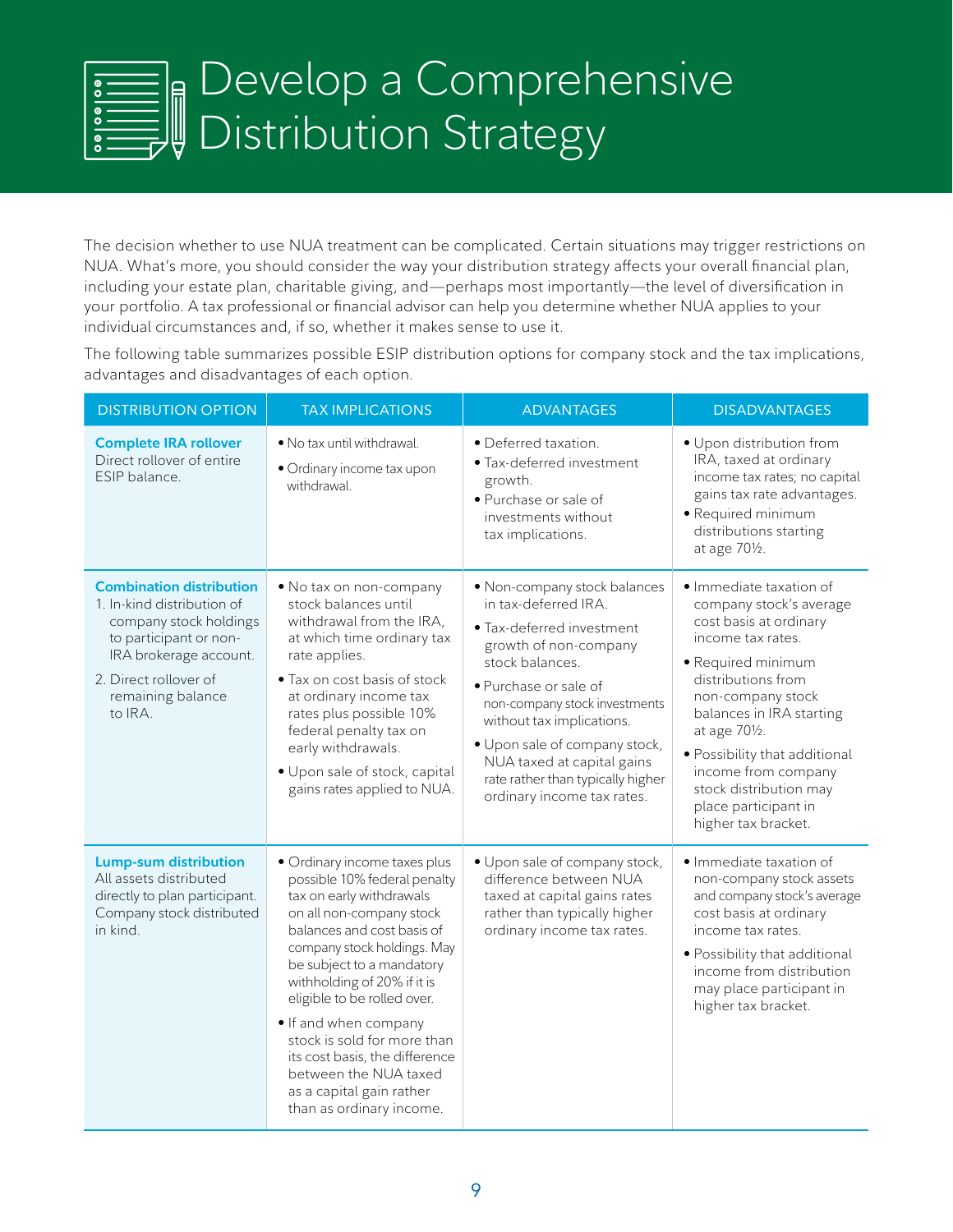

*Because your personal situation is unique, it's a good idea to review your options with a professional tax advisor before you decide how to take your company stock, especially in light of the new tax reform bill that was signed into law in December 2017.*

## Important Information about Traditional After-Tax Contributions

You can elect to have your traditional *after-tax contributions* paid in:

- Cash
- Chevron stock shares valued at market value, *or*
- Chevron stock shares valued at cost

If you elect to have the entire amount of your ESIP payment that is eligible for rollover directly rolled over but you choose to have *after-tax contributions* distributed to you, you will need to decide whether you want your after-tax contributions paid in cash or Chevron stock shares.

If you prefer to have your traditional *after-tax contributions* paid to you in Chevron stock shares in a final distribution or in a partial distribution, Fidelity (the plan's service provider) generally will give you a number of shares whose market value at the time of distribution is equal to the dollar value of your *after-tax contributions*.

In a cash lump-sum distribution, however, you can elect to receive your *after-tax contributions* in Chevron stock shares using the Chevron cost basis rather than market value to determine the number of shares that will not be rolled over. This may result in rolling over fewer Chevron stock shares into an IRA. You should always consult your personal tax advisor before making a decision on how to take a distribution of your company stock.

*Please note that both the Chevron ESOP Fund shares and the Chevron Common Stock Fund can be used in determining the number of shares to equate to your after-tax contributions.*

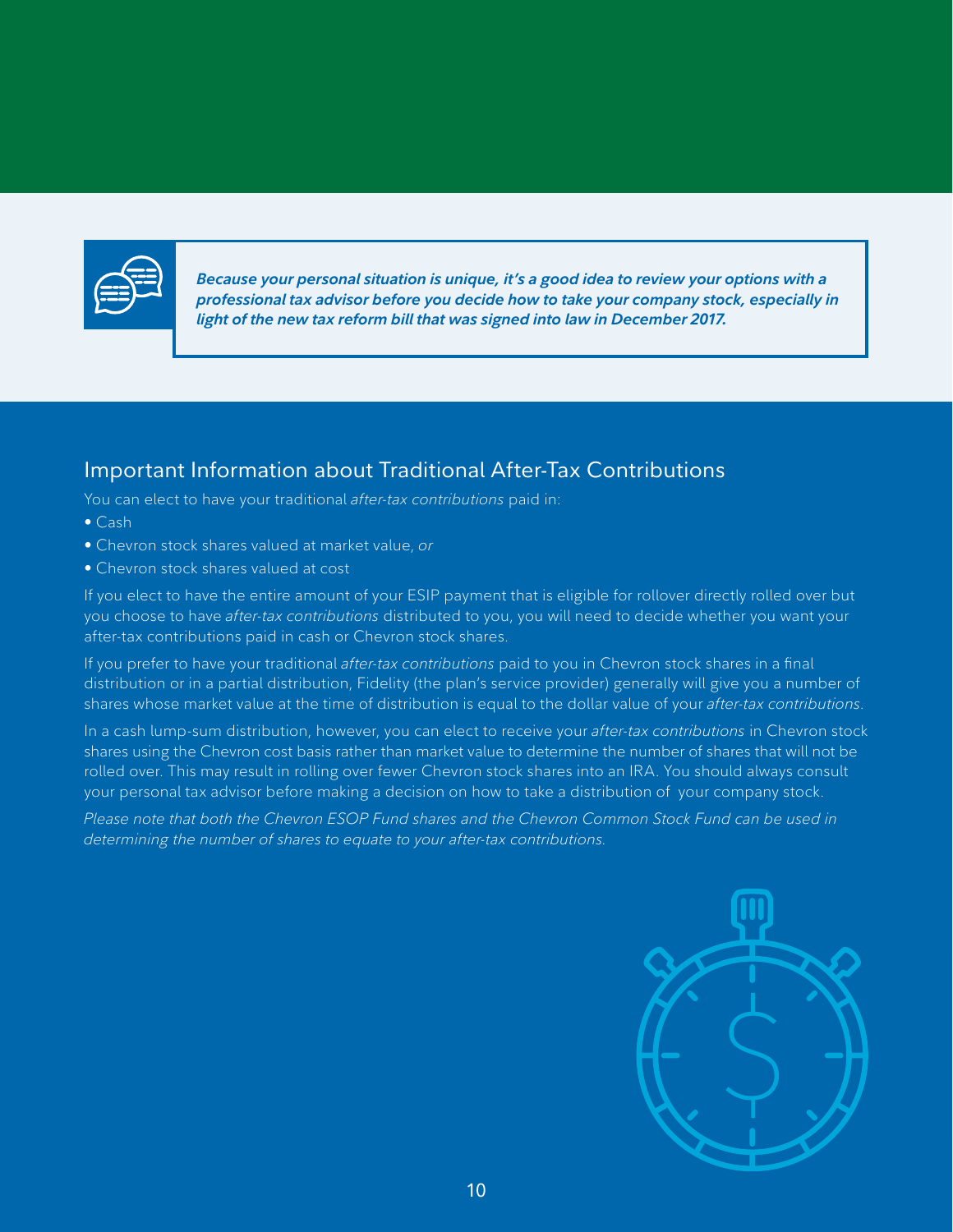

Because your personal situation is unique, it's a good idea to review your options with a professional tax advisor before you decide how to take your company stock, especially in light of the new tax reform bill that was signed into law in December 2017.

Please make sure to also review the special tax notice on netbenefits.com prior to requesting a distribution from your ESIP. You may also call Fidelity through the HR Service Center at **1-888-825-5247** to request a copy of the notice.

For help with **questions** about net unrealized appreciation and your company stock distribution options, contact:



## **Fidelity's Planning and Advice Professionals at 1-800-603-4015**

Fidelity's Planning and Advice Professionals are available to all participants, regardless of your age or account balance, on business days from 5:30 a.m. to 9 p.m. Pacific time (7:30 a.m. to 11 p.m. Central time). You may also visit **[go.fidelity.com/appointment](http://go.fidelity.com/appointment)** to schedule a one-on-one phone appointment.



## **Fidelity Investor Centers**

Fidelity has more than 190 Investor Centers across the country. The professionals in the Investor Centers are highly trained to provide you with the latest retirement planning insights and investment help with your ESIP and other financial accounts. To find the location nearest to you and schedule an appointment, please go to **[fidelity.com/branchlocator](http://fidelity.com/branchlocator)**. If you are not near an Investor Center, you can call 1-800-603-4015 on business days to speak with a Fidelity Planning and Advice Professional.

Investor Center services are not part of Chevron's Financial Counseling Program for Executive Plan participants. Any costs associated with products or services you may utilize at a Fidelity Investor Center that are outside of the Chevron Plans are paid by you and not reimbursed by Chevron.



**[Click here to learn more about "How to Make the Most of Company Stock"](https://www.fidelity.com/learning-center/personal-finance/retirement/company-stock)**

https://www.fidelity.com/learning-center/personal-finance/retirement/company-stock